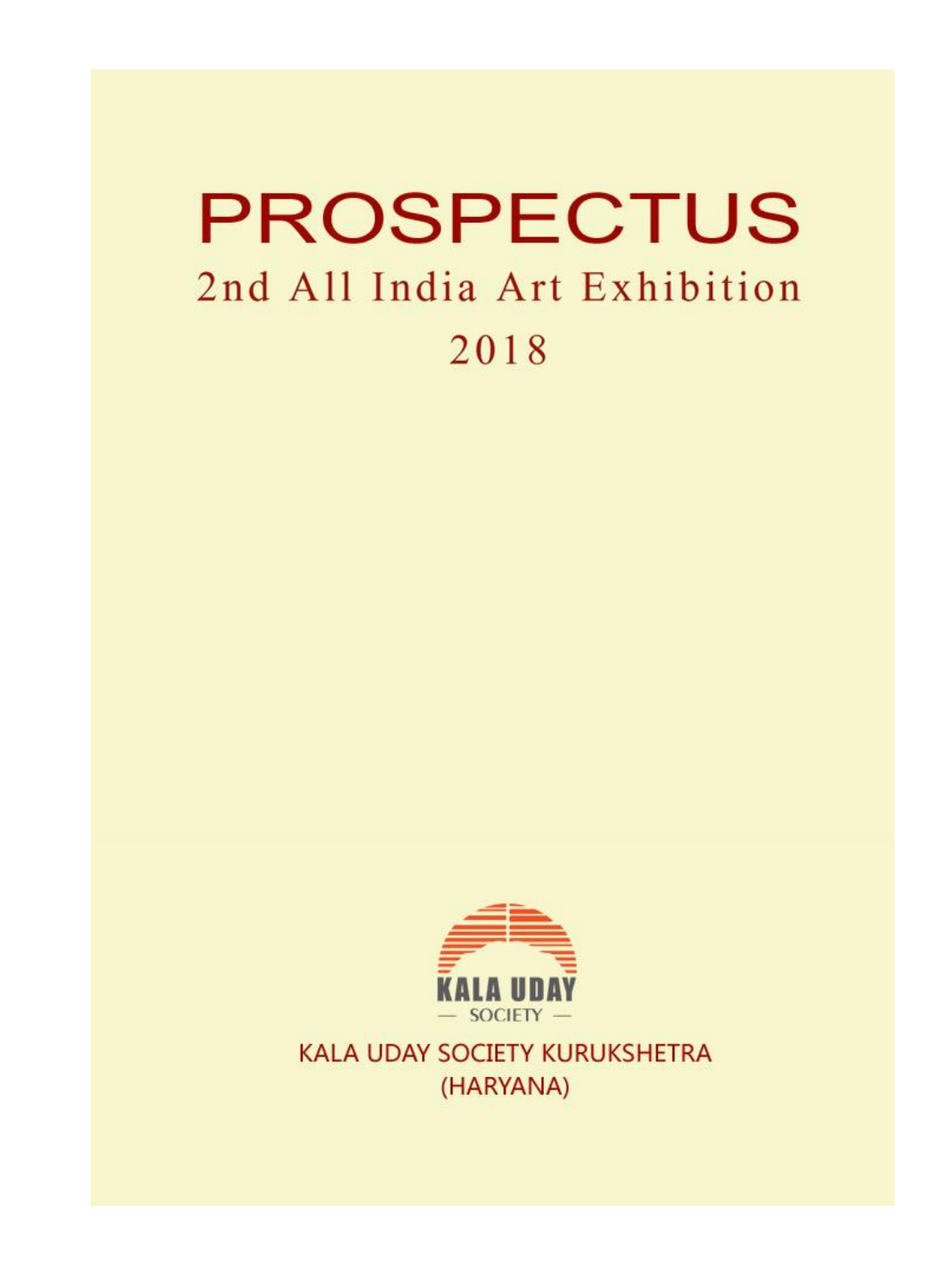

## **2nd ALL INDIA ART EXHIBITION - 2018**

*By Kala Uday Society Kurukshetra, Haryana from 12th March to 16th March at Galleries of Museum, Fine Arts, Punjab University, Chandigarh*  **(Rules and Regulations)**

## **Rules and Regulations**

#### **GENERAL**

- 1. Open to all artists of Indian Nationality, working in any style.
- 2. Sculptures should be made of durable material, such as metal, wood, stone, marble, plastic, fiber-glass etc. Sculptures of plaster of Paris, glass, clay, paper, cement or any other fragile or flimsy material will not be accepted
- 3. Besides an invitation to inauguration, each participant will be entitled to free Catalogue and participation certificate.
- 4. For better sale, the artists should price their exhibits reasonably 25% of the sale proceeds of the exhibits will be deducted by the society.
- 5. The members of Kala Uday society may participate (if they want) in the Annual Art exhibition but they are not eligible for the any award or certificate.

#### **Note:-**

### **Download the Application from our**

**website www.kalaudaysociety.com and photocopy Application from of schedule will also be accepted.** 

- 6. Not more than two works in each category with two photographs by an artist will be considered for selection and size of exhibits should not exceed **30"X40".** (Over size will not be considered).
- 7. Exhibits, which have already been awarded in any exhibition, must be mentioned and such exhibits shall not be considered for award. Jury has got every right to reject the art work which is not original. If any copy work is awarded by mistake, the considered will be black listed

### **ENTRY FEE**

- 8. **The entry of Rs. 350/- (Rs. Three hundred fifty only) per schedule should be remitted by bank draft in favour of President of Kala Uday Society, Kurukshetra. Cheques, M.O. and Postal order will not be accepted. Only SBI Demand Draft will be accepted. Additional entry fee of Rs. of 350/- for participating in another section.**
- 9. Selected artist will be asked to send their original work for the second judging which will be made for awards wining works.

### **AWARD**

- 10. Five cash award of Rs. 10,000/- (Ten Thousand only) each in five sections i.e Paintings, Print Making, Drawings, Sculptures and Photography/Digital.
- 11. Five special cash award of Rs.2500/- (Two Thousand Five Hundred only) to special outstanding works.
- 12. One Special Award of 5000/- for the entry of depicting folk culture of Haryana.
- 13. Outstation Awardees would be given maximum three tire A.C. Railway fare (but not for Rajdhani Train) to and fro plus Rs. 250/- towards their incidental expenses to attend the inaugural function of the All India Art Exhibition and to receive the award in person. The awardees have to make their own arrangement for boarding and lodging.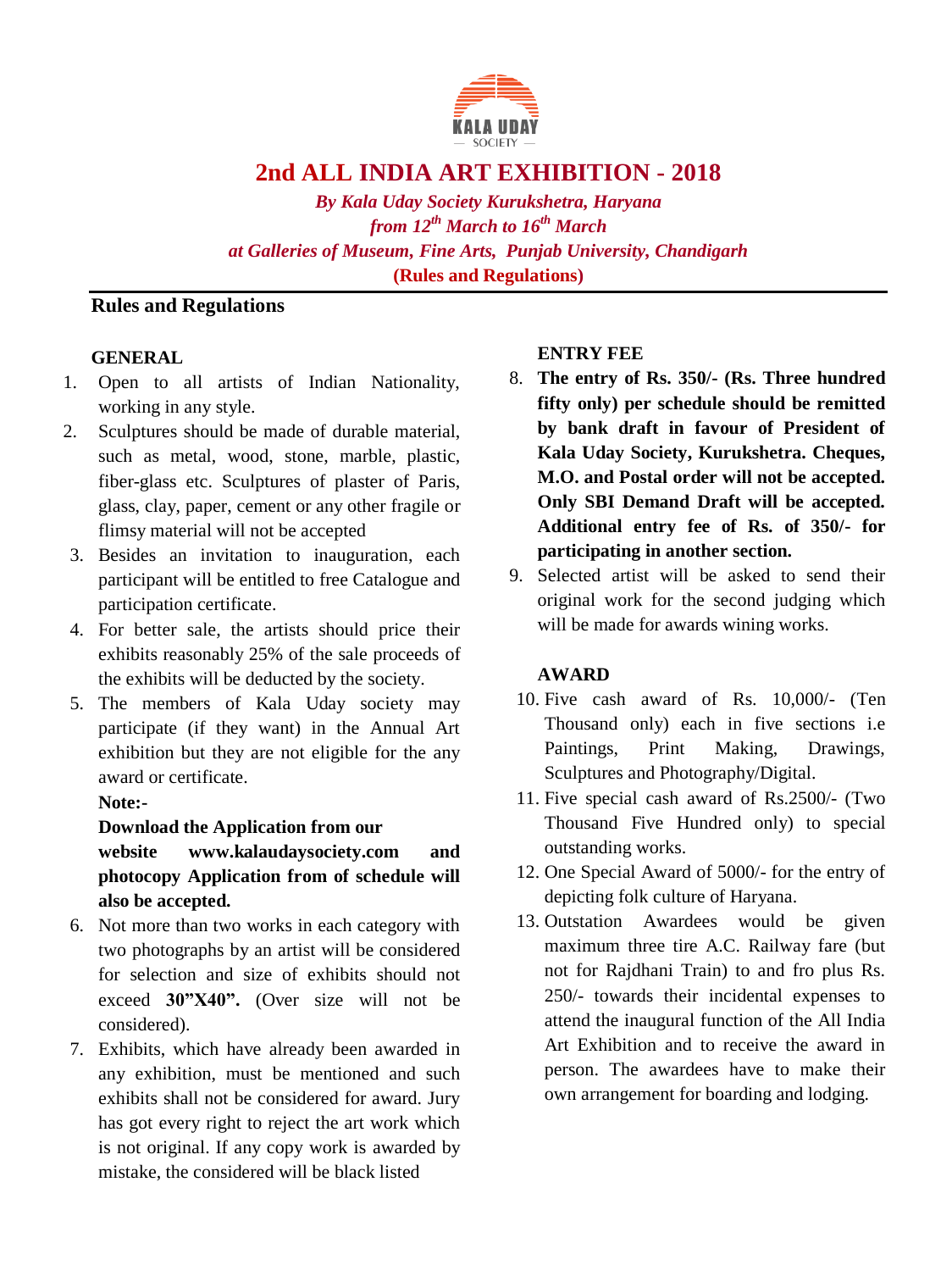#### **SCHEDULE**

- 14. The enclosed scheduled must be filled in properly and posted or delivered personally to the KALA UDAY SOCIETY, KURUKSHETRA
- 15. The selected and awarded works display at Galleries of Museum of Fine Arts, Punjab University Chandigarh in March as per schedule.

#### **PACKING AND DISPATCH**

- 16. Exhibits should be packed in strong cases to with stand rail transport. The society will not be responsible for refusal by railway of packages regarded unsuitable for rail transport.
- 17. The details of the exhibit i.e. Title, Medium, Size, Year of execution, Name and address of artist should be clearly written at the back of the photographs block letters, Photographs will not return.
- 18. Write on the top of the envelop

*Photographs For Annual Art Exhibition, 2018, and send on this Postal Address:- Secretary Kala Uday Society, #1643/12 Gali no. 01, Kalyan Nagar, Thaneshar, Kurukshetra,* 

*Haryana, (136118) Mob. 09896786825, 07357332205, 9991998474* 

- 19. The exhibitors are advised to dispatch ceases under railway transits insurance at their own expenses to ensure careful handling by railway.
- 20. All artists should submit two Photographs of their works (6X8 Inch size) and passport size photograph of the artist along with the brief printed bio-data.
- 21. The desiring participants should also send two photographs of high resolution (300DPI) digital images in TIFF/JPEG format in CD or DVD of the submitted works along with a passport size photograph of the Artist mentioning Name, Title, Size, Medium, Price,

Year of creation and address etc. Along with the brief bio data of the artists these images could be used for reproduction in catalogue or in any other form for publicity

- 22. The CD/DVD will be retained by the society, in its Archives and no communication on its account will be entertained.
- 23. The packages should be freight-paid and addressed to honorable Secretary Kala Uday Society, Kurukshetra, Haryana. Entries may be photographs, CD, E-mail.
- 24. Exhibits send by Rail, Road, Air, post parcel should be dispatched so as to reach kurukshetra before decided scheduled date.
- 25. The society will not be responsible for not taking delivery of the parcels or for payment of demurrage caused by the non-receipt or late receipt of parcel way bill or miss placement of consignment by Railway, Roadways, Airways, etc.
- 26. The society will endeavor to take every possible care of exhibits submitted but will not be liable to compensate any damage or loss during transit or while in the custody of the society. Exhibitors, if they so desire, may get there exhibits insured
- 27. Exhibitors personally submitting their exhibits must take these back within Fifteen days after the close of the exhibition, if the exhibits are not taken back within 15 days after the close of exhibition the society shall have the right to dispose of the exhibits in any manner as it deems fit and artist will have no claim against the society what so ever.
- 28. No exhibitor, whose works have been displayed, will be allowed to remove any exhibit submitted before the end of the exhibition unless permitted to do so in writing by the honorary able General Secretary of the society.

*Sunil Kumar (Secretary)*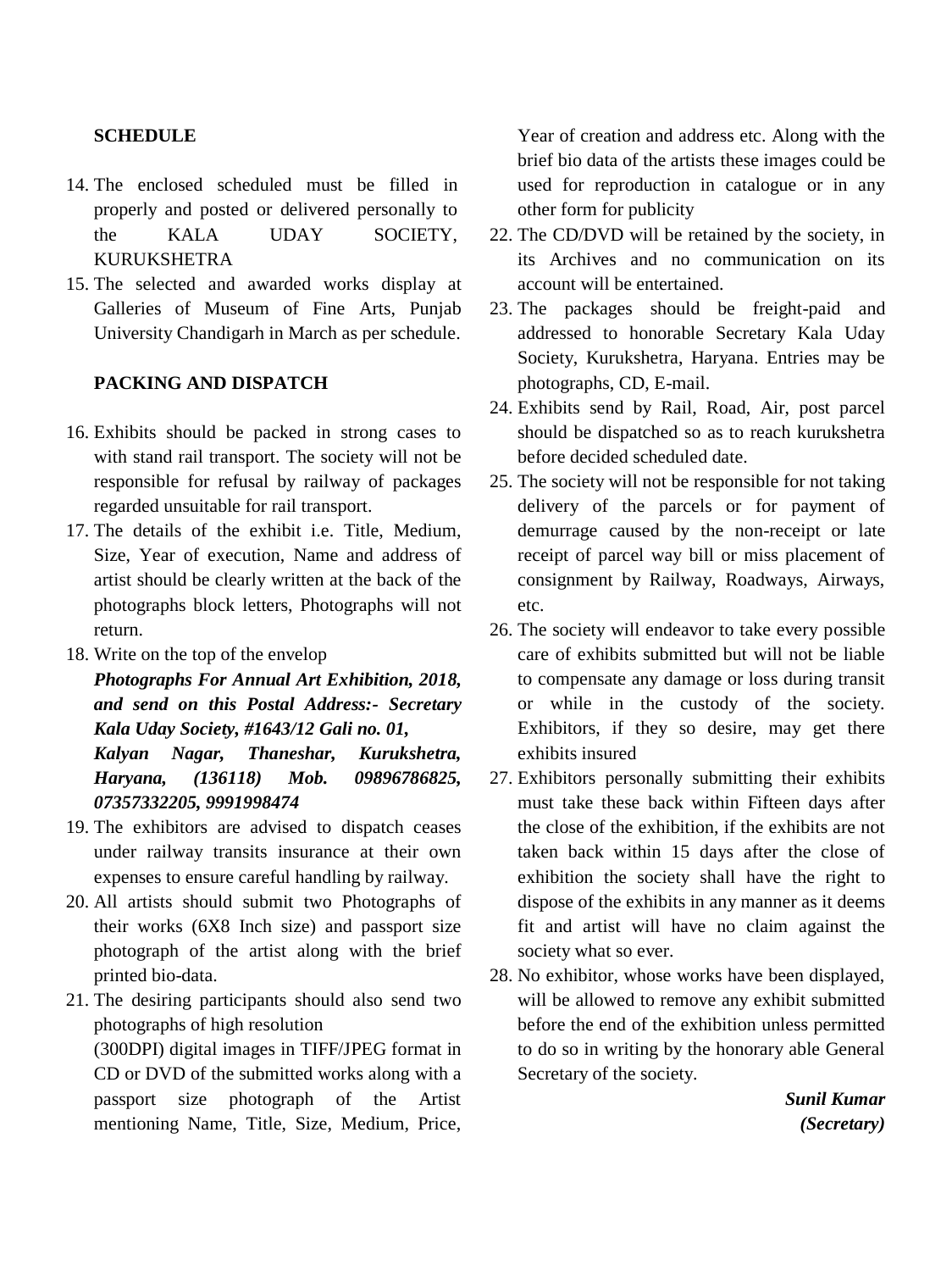

# **2nd ALL INDIA ART EXHIBITION 2018**

#### (**Application Form**)

| <b>FOR COMPETITION</b>                                             |                                                             |                |
|--------------------------------------------------------------------|-------------------------------------------------------------|----------------|
| Please fill in BLOCK LETTERS                                       | NOT FOR COMPETITION                                         |                |
| Personal Detail:-                                                  | Academic Details:-                                          | Artist's Color |
| Title: Mr. $\Box$ Ms. $\Box$ Dr. $\Box$ Prof. $\Box$ Other. $\Box$ | Name of the last Education                                  | Photograph     |
|                                                                    |                                                             | to be paste    |
|                                                                    | Traditional Artist: Yes $\vert$  No                         |                |
|                                                                    |                                                             |                |
| Date of Birth: Day $\Box$ Month $\Box$ Year $\Box$                 |                                                             |                |
|                                                                    |                                                             |                |
| Permanent Add.                                                     |                                                             |                |
|                                                                    | Details of Exhibitions (Pl. Mention in order of importance) |                |
|                                                                    |                                                             |                |
|                                                                    |                                                             |                |
| STD Code Tel: Tel:                                                 |                                                             |                |
|                                                                    |                                                             |                |
| <b>Bank Draft Details:-</b>                                        |                                                             |                |
| Bank Draft No.                                                     |                                                             |                |
|                                                                    |                                                             |                |
|                                                                    | (Please add. additional page for further Details, if any)   |                |

#### **Declaration by the Artist**

- $\triangleright$  I have read the rules and regulations of Kala Uday Society All India Art Exhibition 2018 and accepted it.
- The Photographs the art works submitted here with are of my original works and have not been displayed in any national or international exhibition.
- $\triangleright$  I will submit the original works of selected photographs in time and will collect the object after exhibition.
- $\triangleright$  I shall accept and honour the decision the jury.

 $\overline{\phantom{0}}$ 

- Damage or loss of a work during transportation is my own risk.
- I authorize the committee for photography, filming etc in order to promote the exhibition**.**

| Date:        | <b>Signature of the Artist</b> |
|--------------|--------------------------------|
| <b>Place</b> |                                |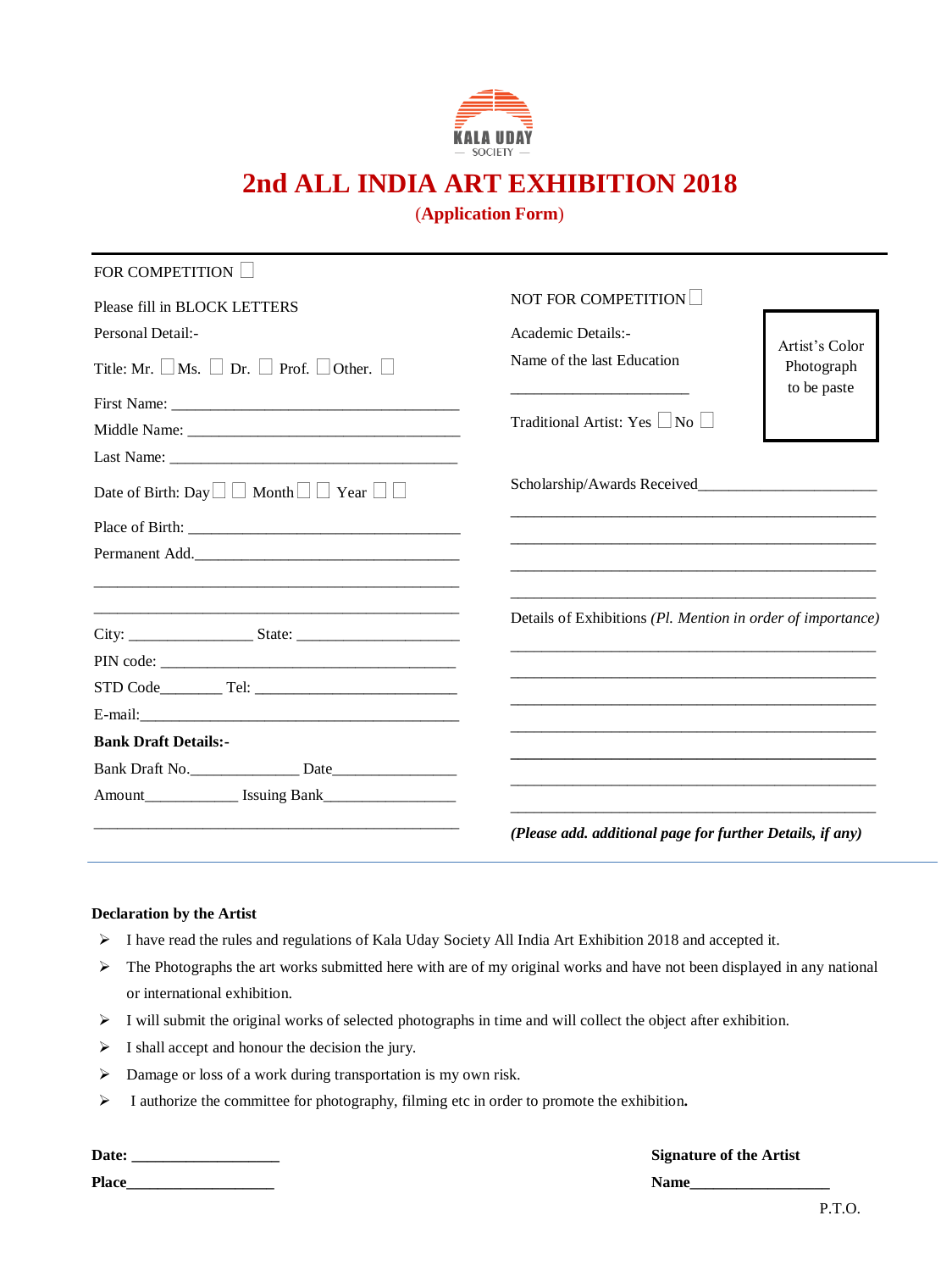Number of exhibits being entered (not exceeding three): One  $\Box$  Two  $\Box$  Three  $\Box$ 

#### **DETAILS OF THE ENCLOSURES: PHOTOGRAPHS / SKETCH / PLAN (For Installation only) OF THE EXHIBITS ENTERED. GIVE FULL DETAILS**

#### **(PLEASE TICK THE CONCERNED)**

| $SCULPTURE$ PHOTOGRAPHY/DIGITAL<br>DRAWING PRINTMAKING<br>PAINTING |                                   |               |             |              |              |
|--------------------------------------------------------------------|-----------------------------------|---------------|-------------|--------------|--------------|
| <b>Sr. No.</b>                                                     | <b>Title of Original Exhibits</b> | <b>Medium</b> | Size in cm. | Month & Year | Price in Rs. |
|                                                                    |                                   |               |             |              |              |
|                                                                    |                                   |               |             |              |              |
|                                                                    |                                   |               |             |              |              |
|                                                                    |                                   |               |             |              |              |
|                                                                    |                                   |               |             |              |              |
|                                                                    |                                   |               |             |              |              |

| <b>Please fill in BLOCK LETTERS</b> |                                                                                                                             |
|-------------------------------------|-----------------------------------------------------------------------------------------------------------------------------|
|                                     |                                                                                                                             |
|                                     |                                                                                                                             |
|                                     |                                                                                                                             |
|                                     | Important: Date For Schedule, Entry Fee and Receipt of Exhibits are from 5 <sup>th</sup> Dec. to 15 <sup>th</sup> Jan 2018. |
|                                     |                                                                                                                             |
|                                     |                                                                                                                             |

| Date:        |  |  |
|--------------|--|--|
| <b>Place</b> |  |  |

 $S$ **ignature of the Artist** 

**Place\_\_\_\_\_\_\_\_\_\_\_\_\_\_\_\_\_\_\_ Name……………………**

| <b>For Office Use Only:</b> |  |  |  |
|-----------------------------|--|--|--|
|                             |  |  |  |
|                             |  |  |  |
|                             |  |  |  |